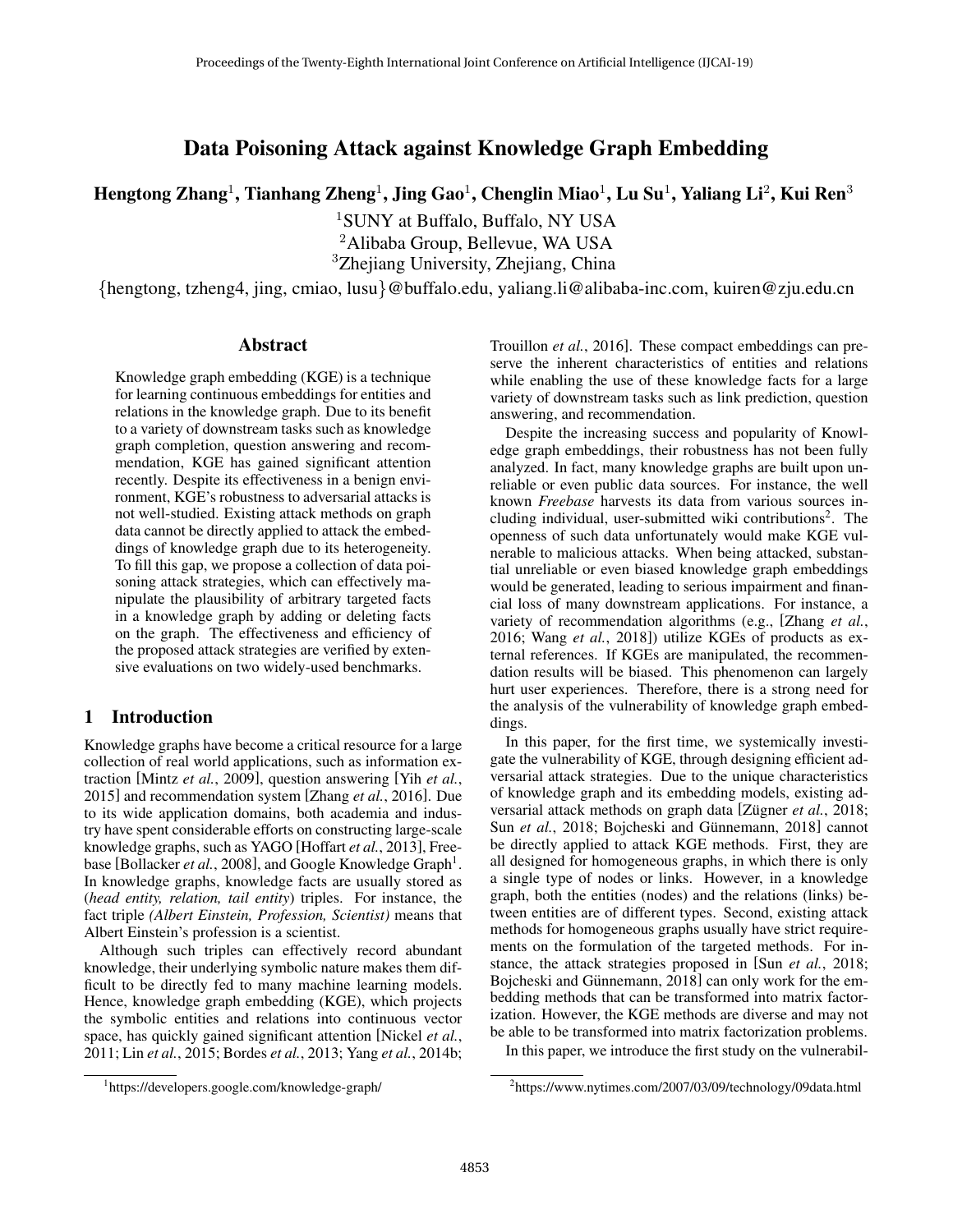ity of KGE and propose a family of effective *data poisoning attack* strategies against KGE methods. Our proposed attack strategies can guide the adversary to manipulate the training set of KGE by adding and/or deleting some specific facts to promote or degrade the plausibility of specific targeted facts, which can potentially influence a large variety of applications that utilize the knowledge graph. The proposed strategies include both direct scheme which directly manipulates the embeddings of entities involved in the targeted facts and indirect scheme which utilizes other entities as proxies to achieve the attack goal. Empirically, we perform poisoning attack experiments against three most representative KGE methods on two common KGE datasets (FB15K, WN18), and verify the effectiveness of the proposed adversarial attack. Results show that the proposed strategies can dramatically worsen the link prediction results of targeted facts with only a small amount of changes to the graph needed.

# 2 Related Work

Knowledge Graph Embeddings. KGE as an emerging research topic has attracted tremendous interest. A large number of KGE models have been proposed to represent entities and relations in a knowledge graph with vectors or matrices. RESCAL [Nickel *et al.*, 2011], which is based on bi-linear matrix factorization, is one of the earliest KGE models. Then [Bordes *et al.*, 2013] introduces the first translation-based KGE method TransE. Given a fact  $(h, r, t)$ , composed of a relation  $(r)$  and two entities  $(h \text{ and } t)$  in the knowledge graph, TransE learns vector representations of  $h$ ,  $t$ , and  $r$  (i.e.,  $h$ ,  $t$ and **r**) by compelling  $h + r \approx t$ . Later, a large collection of variants, such as TransH [Wang *et al.*, 2014], TransR [Lin *et al.*, 2015], TransD [Ji *et al.*, 2015] and TransA [Xiao *et al.*, 2015], extend TransE by projecting the embedding vector into various spaces. On the other hand, DistMult [Yang *et al.*, 2014a] simplifies RESCAL by only using a diagonal matrix, and ComPlex [Trouillon *et al.*, 2016] extends DistMult into the complex number field. [Wang *et al.*, 2017] provides a comprehensive survey on these models. The attack strategy proposed in this paper can be used to attack most of the existing KGE models.

Data Poisoning Attack v.s. Evasion Attack. *Data poisoning attacks*, such as those in [Biggio *et al.*, 2012; Steinhardt *et al.*, 2017] are a family of adversarial attacks on machine learning methods. In these works, the attacker can access the training data of the learning algorithm, and has the power to manipulate a fraction of the training data in order to make the trained model meet certain desired objectives. *Evasion attacks* such a those in [Goodfellow *et al.*, 2014; Kurakin *et al.*, 2016] are another prevalent type of attack that may be encountered in adversarial settings. In the evasion setting, malicious samples are generated at test time to evade detection. In this paper, the proposed adversarial attack strategies against KGE methods can be categorized into the *data poisoning attack* setting.

Adversarial Attacks on Graphs. There are limited existing works on adversarial attacks for graph learning tasks: node classification [Zügner et al., 2018; Dai et al., 2018], graph classification [Dai *et al.*, 2018], link prediction [Chen *et al.*, 2018] and node embedding [Sun *et al.*, 2018; Bojcheski and Günnemann, 2018]. The first work, introduced by [Zügner et al., 2018] linearizes the graph convolutional network (GCN) [Kipf and Welling, 2016] to derive the closedform expression for the change in class probabilities for a given edge/feature perturbation and greedily pick the top perturbations that change the class probabilities. [Dai *et al.*, 2018] proposes a reinforcement learning based approach where the attack agent interacts with the targeted graph/node classifier to learn the policy of selecting the edge perturbations that fool the classifier. [Chen *et al.*, 2018] adopts the fast gradient sign scheme to perform *evasion attack* against the link prediction task with GCN. [Sun *et al.*, 2018] and [Bojcheski and Günnemann, 2018] propose *data poisoning attack* against factorization-based embedding methods on homogeneous graphs. They both formulate the poisoning attack as bilevel optimization problems. The former exploits the eigenvalue perturbation theory [Stewart, 1990], while the latter directly adopts iterative gradient method [Carlini and Wagner, 2017] to solve the problem. To the best of our knowledge, there is no existing investigation on adversarial attack for heterogeneous graphs, in which the links and/or nodes are of different types, like knowledge graphs. This paper sheds first light on this important problem that has not been studied yet.

## 3 Data Poisoning Attack against Knowledge Graph Embedding (KGE) Methods

Let us consider a knowledge graph  $\mathcal{KG}$ , with a training set denoted as  $\{(e_n^h, r_n, e_n^t)\}_{n=1}^N$  and a targeted fact triple  $(e_x^{h, target}, r_x^{target}, e_x^{t, target})$  that does not exist in the training set. The goal of the attacker is to manipulate the learned embeddings, which would *degrade* (or *promote*) the plausibility of  $(e_x^{h, target}, r_x^{target}, e_x^{t, target})$  measured by a specific *fact plausibility scoring* function f. Without loss of generality, we focus on *degrading* the targeted fact. We also assume that the attacker has a limited attacking budget. *In this paper, the attacking budget is the number of perturbations per target*. Formally, the attack task is defined as follows:

Definition 1 (Problem Definition). *Consider a targeted fact triple*  $(e_x^{h, target}, r_x^{target}, e_x^{t, target})$  *that does not exist in the training set, we use*  $e^{h,tar\tilde{g}et}$  to denote the embedding of the head entity  $e^{h,target}_x$ ,  $e^{t,target}_x$  to denote the embedding of the tail entity  $e_x^{t, target}$  and  $r_x^{target}$  to denote the embedding of *the relation* r target *from the original training set. Our task* is to minimize the plausibility of  $(e^{h,\text{target}}_x, r^{target}_x, e^{t,\text{target}}_x)$ , *i.e.,*  $f(e_x^{h,target}, r_x^{target}, e_x^{t,target})$ , by making perturbations *(i.e., adding/deleting facts) on the training set. We assume the attacker has a given, fixed budget and is only capable of making* M *perturbations.*

Due to the discrete and combinatorial nature of the knowledge graph, solving this problem is highly challenging. Intuitively, in order to manipulate the plausibility of a specific targeted fact, we need to shift either the embedding vectors related to its entities or the embedding vectors/matrices related to its relations. However, in a knowledge graph, the number of facts that a relation type involves is much larger than the number of facts that an entity type involves. For instance, in the well-known knowledge graph *Freebase*, the number of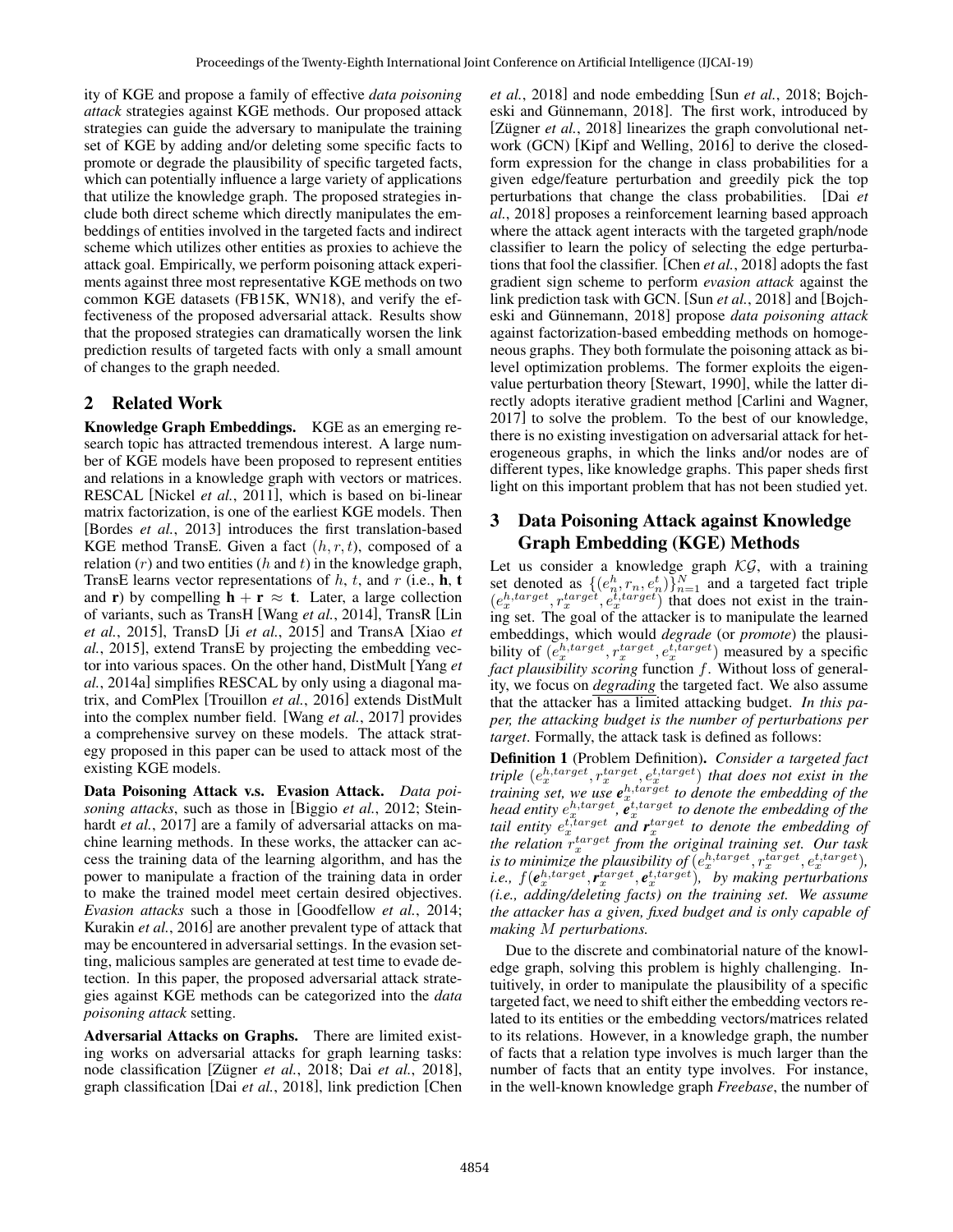entities is over 30 million, while the number of relation types is only 1345. This leads to the fact that the innate *characteristics* of each relation type is far more stable than that of entities and is difficult to be manipulated via a small number of modifications. Hence, in this paper, we focus on manipulating the plausibility of targeted facts from the perspective of entities. To achieve the attack goal, in the rest of this section, we propose a collection of effective yet efficient attack strategies.

## 3.1 Direct Attack

Given the uncontaminated knowledge graph, the goal of direct attack is to determine a collection of perturbations (i.e., fact adding/deleting actions) to shift the embeddings of the entities involved in the targeted fact to minimize the plausibility of the targeted fact. First, we determine the optimal shifting direction that the entity's embedding should move towards. Then we rank the possible perturbation actions by analyzing the training process of KGE models and designing scoring functions, which estimate the benefit of a perturbation, i.e., how much shifting can be achieved by this perturbation along the desired direction. We name the score as *perturbation benefit score* and calculate such score for every possible perturbation. Finally, we conduct the Top-M perturbations with highest perturbation benefit scores, where M is the attack budget.

Suppose we want to *degrade* the plausibility of the fact  $\left(\hat{e}_x^{h, target}, r_x^{target}, e_x^{t, target}\right)$ . For simplicity, let's foract  $(e_x, e_y, e_x, e_y)$ . For simplicity, let s identities in  $(e_x^{h, target}, r_x^{target}, e_x^{t, target})$ , say head entity  $e_x^{h, target}$ , from  $e_x^{h,\text{target}}$  to  $e_x^{h,\text{target}} + \epsilon_x^*$ , without loss of generality. Here,  $\epsilon_x^*$  denotes the *embedding shifting vector*. The fastest direction of decreasing  $f(e_x^{h, target}, r_x^{target}, e_x^{t, target})$  is opposite to its partial derivative with respect to  $e_x^{h,\tilde{t} \alpha rget}$ . Let  $\epsilon_h$  be the perturbation step size, the optimal embedding shifting vector is:

$$
\boldsymbol{\epsilon}_x^* = -\epsilon_h \cdot \frac{\partial f(\boldsymbol{e}_x^{h, target}, \boldsymbol{r}_x^{target}, \boldsymbol{e}_x^{t, target})}{\partial \boldsymbol{e}_x^{h, target}}.
$$
 (1)

As mentioned in the problem definition, in order to shift  $e_x^{h, target}$  by  $\epsilon_x^*$ , the adversary is allowed to add perturbation facts to the knowledge graph or delete facts from the knowledge graph. Given the optimal embedding shifting vector  $\epsilon_x^*$ , we then find a ranking of the all the perturbation (add or delete) candidates. We discuss the two schemes in detail as follows.

Direct Deleting Attack. Consider the uncontaminated training set, under the direct adversarial attack scheme, in order to shift the embedding of  $e_x^{h, target}$  to  $e_x^{h, target} + \epsilon_x^*$ , we need to select and delete one or more facts that directly involve entity  $e_x^{h, target}$ . Intuitively, the fact to delete should have a great influence on the embedding of  $e_x^{h, target}$ , while at the same time not hinder the process of shifting the embedding of  $e_x^{h, target}$  to  $e_x^{h, target} + \epsilon_x^*$ . To design a scoring criterion that captures these intuitions, let us look into the training process of KGE model. Consider the specific deletion candidate  $(e_x^{h, target}, r_i, e_i^t)$  that involves  $e_x^{h, target}$ . During training, the sum of the fact plausibility scores of the observed training samples is maximized. On one hand, the more plausi-

ble the fact  $(e_x^{h, target}, r_i, e_i^t)$  is, the more it contributes to the final embedding of  $e_{x}^{h, target}$ . Hence, the perturbation benefit score of deleting  $(e_x^{h, target}, r_i, e_i^t)$  should be proportional to  $f(e_x^{h, target}, r_i, e_i^t)$ . On the other hand, if the plausibility of fact  $(e_x^{h, target}, r_i, e_i^t)$  is large after  $e_x^{h, target}$  is shifted to  $e_x^{h,target} + \epsilon_x^*$  (i.e.,  $f(e_x^{h,target} + \epsilon_x^*, r_i, e_i^t)$  is large), it means that the fact  $(e_x^{h, target}, r_i, e_i^t)$  has a great positive impact on the embedding shifting and should not be deleted. Hence, the perturbation benefit score of deleting  $(e_x^{h, target}, r_i, e_i^t)$ should be inversely proportional to  $f(e_x^{h, target} + \epsilon_x^*, r_i, e_i^t)$ . Formally, let the set of all the delete candidates be:  $\mathcal{D}_{\mathcal{D}} =$  $\{(e_i^h, r_i, e_i^t) \mid e_i^h = e_x^{h, target} \text{ and } (e_i^h, r_i, e_i^t) \in \mathcal{KG}\}, \text{which}$ intuitively denote the set of facts that involve  $e_x^{h, target}$  as the head entity in the training set. The perturbation benefit score of deleting a specific perturbation fact  $(e_x^{h, target}, r_i, e_i^t)$  can be estimated as:

$$
\eta^{-}(e_x^{h, target}, r_i, e_i^t) = f(e_x^{h, target}, r_i, e_i^t) \n- \lambda_1 f(e_x^{h, target} + \epsilon_x^*, r_i, e_i^t),
$$
\n(2)

where  $e_x^{h, target}$ ,  $r_i$ , and  $e_i^t$  denote the embeddings of  $e_x^{h, target}$ ,  $r_i$  and  $e_i^t$  on the uncontaminated training set.

Direct Adding Attack. Now we discuss how to conduct direct adding perturbation. To shift the embedding of  $e_{x^{h,target}}$ by  $\epsilon^*$ , we just need to add new facts that involve  $e_x^{h, target}$ to make  $f(e_x^{h, target}, r_j, e_j^t)$  less plausible. The set of all the possible adding candidates can be denoted as  $\mathcal{D}_{\mathcal{A}}$  =  $\{e_x^{h,\overline{target}}\}\times\{(r_j,e_j^t) \mid \forall r_j \in \mathcal{KG} \text{ and } e_j^t \in \mathcal{KG}\}\text{, where}$  $\{(r_j, e_j^t) \mid \forall r_j \in \mathcal{KG} \text{ and } e_j^t \in \mathcal{KG}\}$  denotes all the possible "relation-tail entity" combinations in the knowledge graph and  $\times$  stands for Cartesian product. In practice, for better efficiency, we can downsample a subset from all the possible "relation-tail entity" combinations. Formally, the perturbation benefit score of a specific candidate to add (i.e.,  $(e_x^{h, target}, r_j, e_j^t))$  can be estimated as:

$$
\eta^+(e_x^{h, target}, r_j, e_j^t) = \lambda_2 f(e_x^{h, target} + \epsilon_x^*, r_j, e_j^t) - \lambda_3 f(e_x^{h, target}, r_j, e_j^t),
$$
\n(3)

where  $e_x^{h, target}$ ,  $r_j$ , and  $e_i^t$  denote the embeddings on the uncontaminated training set.

## 3.2 Indirect Attack

Although the direct attack strategy is intuitive and effective, it is possible to be detected by data sanity check. In this section, we move on to introduce a more complicated yet more stealthy adversarial attack scheme, i.e., indirect attack. Suppose a KGE user want to query the plausibility of a potential fact  $(h, r, t)$ . Due to the huge scales of real-world knowledge graphs, even in the most optimistic situation, we may merely carry data sanity test on the facts related to  $h$  and  $t$ . However, for indirect attack, instead of adding or deleting the facts that involve the entities in the targeted fact, we propose to perturb the facts that involve other entities in the knowledge graph and let the perturbation effect propagate to the targeted fact. Thus, detecting these perturbations requires data sanity tests on facts that involves every entity that are hops away from  $h$ and  $t$ . When the number of hops increases linearly, the data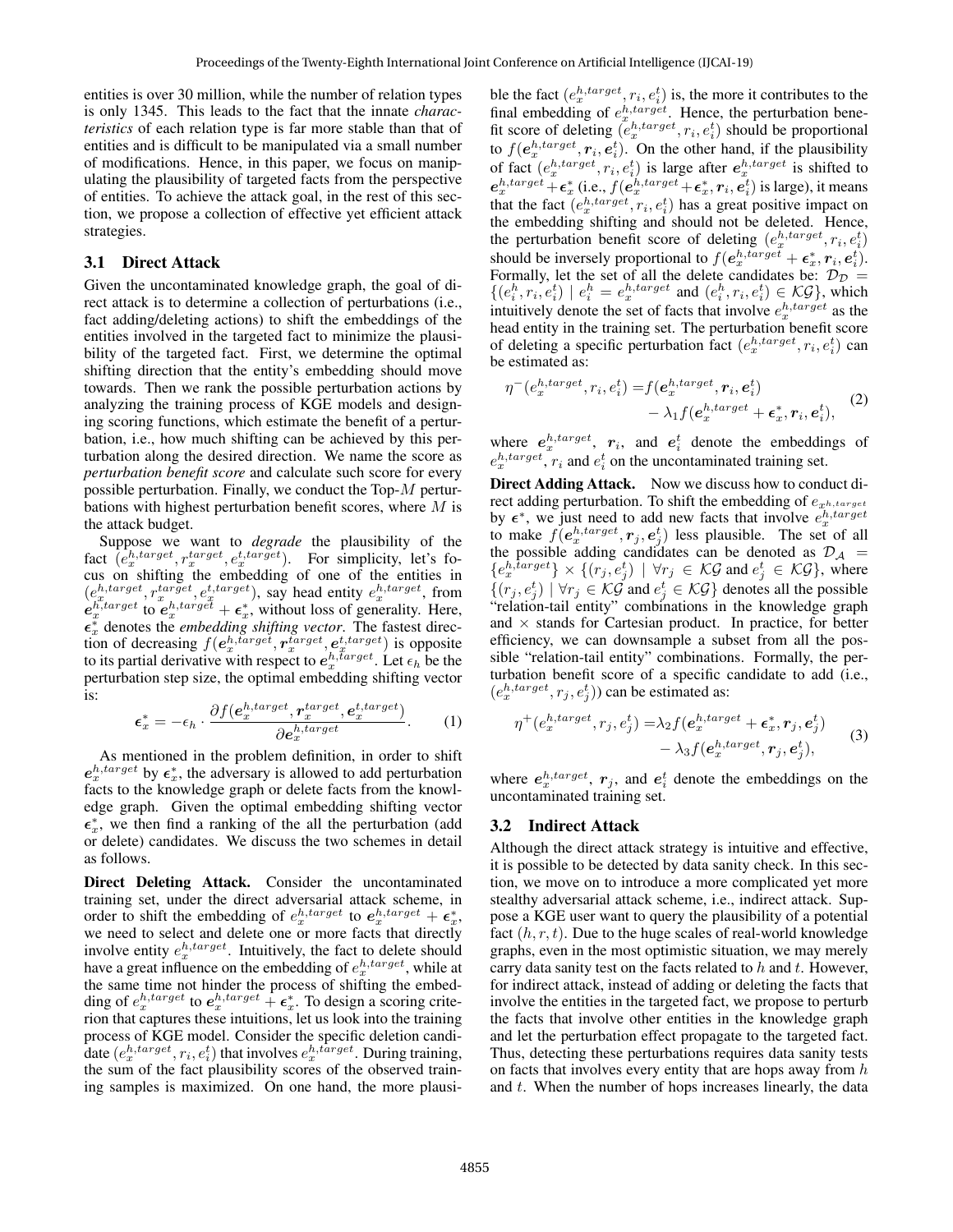sanity cost will have a exponential growth. Even though there is an Oracle that can find these anomalous facts effectively, defenders cannot determine the targeted fact(s) of these perturbations. For a better description, we provide the following toy example, which is used throughout this section.

Example 1. *Suppose we want to degrade the plausibility of* the targeted fact  $(e_x^{h, target}, r_x^{target}, e_x^{t, target})$  *via shifting the embedding of the targeted entity*  $e_x^{h,t\bar{a}rget}$  *by*  $\epsilon_x^*$ *, without loss of generality. Under indirect attack scheme, we perturb the* facts that involve the K-hop neighbors of  $e_x^{h, \text{target}}$ . These K*hop neighbors are called* proxy entities*. Then the entities be*tween the K-hop neighbors (proxy entities) and  $e_x^{h, target}$  are intermediate entities *to propagate the influence of the perturbations to*  $e_x^{h, target}$ *. The propagation path can be illustrated as follows:*

$$
e_x^{h, target} \xleftrightarrow{\,r_{x,1}\,} e_{x,1} \xleftrightarrow{\,r_{x,2}\,} e_{x,2} \cdots \xleftrightarrow{\,r_{x,K}\,} e_{x,K}
$$

*where we use*  $\longleftrightarrow^{\tau_x, \cdot}$  to denote the directional relation and  $\mu$  *use notation*  $e_{x}$ , to denote the entities on the path. A specific  $e_{x}$ , *can work as both the head entity and the tail entity. The notations in the path above are adopted in the rest of this section.*

When the perturbations on the proxy entity cause an embedding shift on itself, the embeddings of its neighboring entities will also be influenced. The influence will propagate back to the embedding of the targeted entity ultimately.

However, finding the effective perturbations on the proxy entities, which are  $K$ -hop away from the targeted entity, is indeed a challenging task. The task involves two key problems: (1) *Given a specific propagation path, how can we determine the desired embedding shifting vectors on its intermediate entities and its proxy entity, in order to accomplish the embedding shifting goal on the targeted entity?* (2) *How do we select the propagation paths to propagate the influence of perturbation to the targeted entity?* In the rest of this section, we discuss strategies to solve these key problems and propose a criterion to evaluate the benefit of an indirect perturbation (i.e., the *perturbation benefit score*).

*For the first problem*, given a specific path, in order to conduct a perturbation that makes the embedding of  $e_x^{h, target}$ shift towards the desired direction (i.e., the direction of  $\epsilon_x^*$ ), we decide the shifting goal for each entity on the path in a *recurrent* way. Suppose we want to shift  $e_x^{h, target}$  by  $e_x^*$  via the intermediate entities along the path specified in Example 1. The entity that directly influences  $e_{x}^{\bar{h}, target}$  is its neighbor  $e_{x,1}$  and what we need to do is to determine the ideal embedding shifting vector  $\epsilon_{x,1}^*$  on  $e_{x,1}$ , so that the desired embedding shift on  $e_x^{h, target}$  (i.e.,  $\epsilon_x^*$ ) is approached to the greatest extent. Formally,  $\epsilon_{x,1}^*$  should satisfy:

$$
\epsilon_{x,1}^* = \arg\max_{\epsilon} f(e_x^{h, target} + \epsilon_x^*, r_{x,1}, e_{x,1} + \epsilon) - f(e_x^{h, target}, r_{x,1}, e_{x,1} + \epsilon) - s.t. ||\epsilon||_2 = \epsilon_h,
$$
\n(4)

where  $\epsilon_h$  is the perturbation step size,  $e_{x,1}$  denotes the embedding of  $e_{x,1}$ , and  $r_{x,1}$  denotes the embedding of  $r_{x,1}$ . As

#### Algorithm 1 Indirect Attack

- **Require:** Targeted fact  $(e_x^{h, target}, r_x^{target}, e_x^{t, target})$ , Neighbor hop  $\tilde{K}$ , Targeted entity  $e_x^{h, \text{target}}$ .
- 1: Exhaust all the K-hop paths originating from  $e_x^{h, target}$
- 2: Exhaust all the possible perturbation candidates on the proxy entities of these  $K$ -hop paths.
- 3: Calculate  $\epsilon_x^*$  for  $e_x^{h, target}$  according to Eq. (1).
- 4: for each path  $k$  do
- 5: **for** each intermediate entity / proxy entity  $e_{x,i}$  in path x do
- 6: Calculate  $\epsilon_{x,i}^*$  according to Eq. (4).
- 7: end for
- 8: Calculate the score  $\psi$  for each perturbation on the current proxy entity according to Eq. (2), Eq. (3) and (5).
- 9: end for
- 10: Select M perturbations with highest scores (i.e.,  $\psi$ ) and conduct the attack.

a result, the embedding of  $e_x^{h, target}$  will have a larger tendency to move towards  $e_x^{h,tar\tilde{g}et} + \epsilon_x^*$  than towards  $e_x^{h,target}$ , during the training process on the contaminated training data. When  $\epsilon_{x,1}^*$  is determined, we can further get the embedding shifting vector for  $e_{x,2}, \dots, e_{x,K}$ , which are denoted as  $\epsilon_{x,2}^*, \cdots, \epsilon_{x,K}^*$ , respectively. This process is similar as above.

With the embedding shifting vectors on the proxy entities of each path determined, we calculate the scores  $\eta^-$  and  $\eta^+$ , defined in Eq. (2) and (3) for all the possible add/delete perturbations. These scores are later used to calculate the perturbation benefit score under indirect attack schemes.

*For the second problem*, we look into the training objective function. Suppose we want to shift the embedding of  $e_{x,k-1}$  via its neighbor  $e_{x,k}$ , when the embedding shift on  $e_{x,k}$  is  $\epsilon_{x,k}^*$ . To estimate the influence of such embedding shift on  $e_{x,k-1}$ , we isolate all the facts that involve  $e_{x,k-1}$  in the training objective function, force a embedding shift  $\epsilon_{x,k}$  on  $e_{x,k}$  and ignore the negative sampling terms. Formally, the objective function becomes:  $\min_{\boldsymbol{e}_{e_{x,k-1}}} \sum_{(e_i^h, r_i, e_i^t) \in D_{e_x, k-1}^{\setminus e_{x,k}}} \hat{\mathcal{L}}(\boldsymbol{e}_i^h, r_i, \boldsymbol{e}_i^t)$  +  $\mathcal{L}(e_{x,k-1}, r_{x,k}, e_{x,k} + \epsilon_{x,k})$ , where  $D_{e_{x,k-1}}^{\setminus e_{x,k}}$  stands for the set of all the observed facts, which involve  $e_{x,k-1}$  except the fact  $(e_{x,k-1}, r_{x,k}, e_{x,k})$ , in the training set.  $\mathcal L$  denotes the loss function for a single fact.  $e_{x,k} + \epsilon_{x,k}$  in  $\mathcal{L}(e_{x,k-1}, r_{x,k}, e_{x,k} + \epsilon_{x,k})$  indicates that the embedding of  $e_{x,k}$  is already shifted. Clearly, if we fix the embeddings of all the relations and entities except  $e_{x,k-1}$ , the impact of shifting  $e_{x,k}$  to  $e_{x,k} + \epsilon_{x,k}$  is highly correlated with the number of facts that involves  $e_{x,k-1}$ , i.e.,  $|D_{e_{x,k-1}}|$ . That is to say, the more neighbors an entity has, the *less* it will be influenced by a specific perturbation on one of its neighbors.

Based on above discussions, we propose an empirical scoring function to evaluate the perturbation benefit score of every possible perturbation. We still consider the scenario specified in Example 1. Suppose we conduct an add/delete perturbation  $(e_{x,K}, r_{x,K}, e_{x,K+1})$  on the proxy entity  $e_{x,K}$ . The perturbation benefit score of this indirect perturbation is defined as: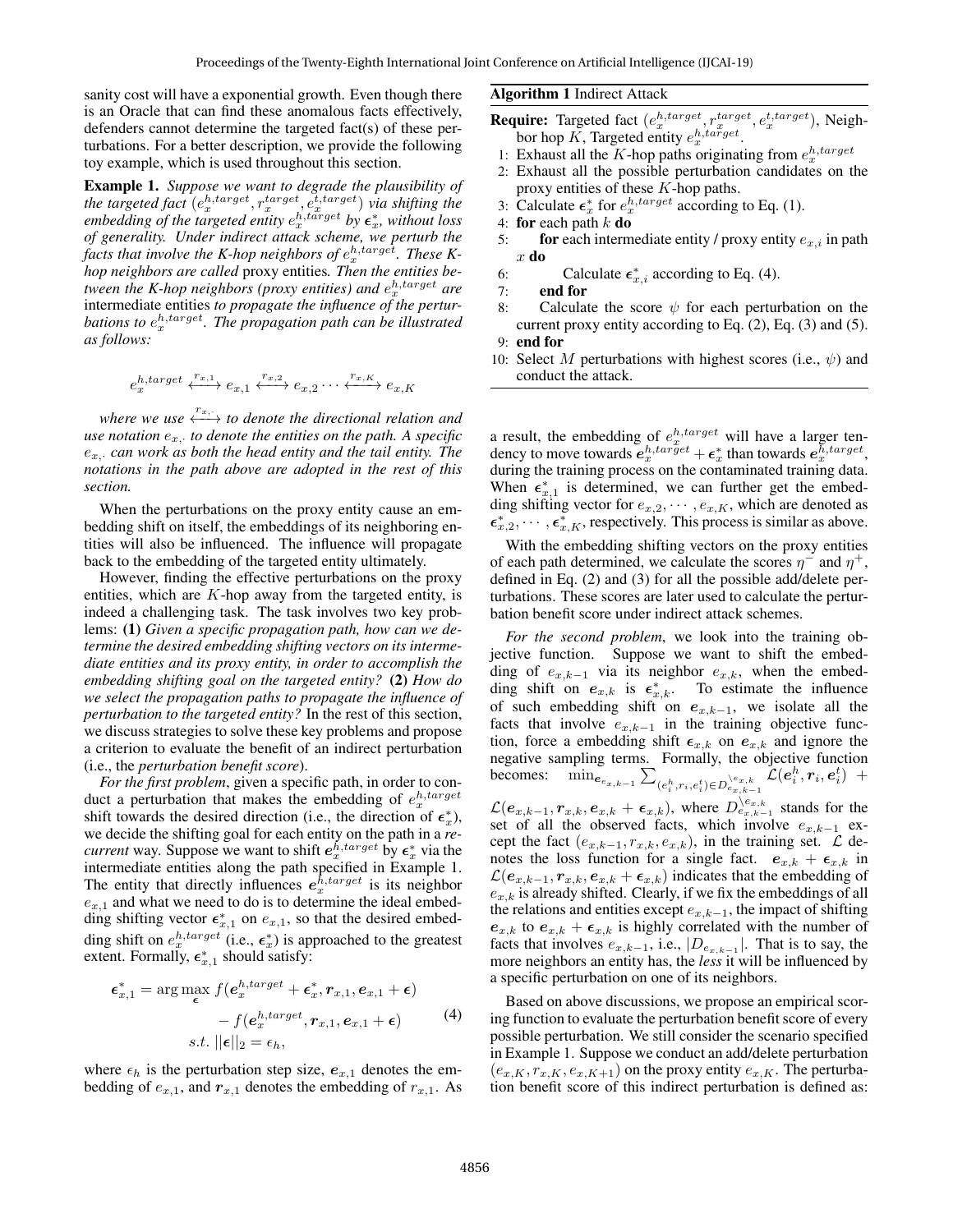$$
\psi(e_{x,K}, r_{x,K}, e_{x,K+1})
$$
\n
$$
= \eta(e_{x,K}, r_{x,K}, e_{x,K+1}) - \lambda \log \left( \frac{1}{K} \sum_{k=1}^{K-1} |D_{e_{x,k-1}}| \right) \tag{5}
$$
\n
$$
+ \max\left( \{ |D_{e_{x,k-1}}| \}_{k=1}^{K-1} \right),
$$

where  $\max(\{|D_{e_{x,k-1}}|\}_{k=1}^{K-1})$  stands for the maximum number of facts that involves each entity k on the path.  $\eta$  is the same as  $\eta^+$  under add perturbation scheme and is the same as  $\eta^-$  under delete perturbation scheme.  $\lambda$  is a trade-off parameter. The first term estimates the direct perturbation benefit of the perturbation in terms of shifting the proxy entity as desired. The second term evaluates the capability of the intermediate entities on the path in terms of propagating the influence to the targeted entity. As the influence may be diluted by the facts that involve each entity  $e_{x,k}$  on the path. A smaller averaged number of facts that involves each entity  $e_{x,k}$  on the path indicates a larger capability of the path in terms of propagating the influence. Moreover, we also consider the maximum number of facts that involves each entity  $e_{x,k}$  on the path. This is to avoid the case when some intermediate entities, whose embedding is difficult to shift, "block" the propagation path. *In practices, we can first utilize the second term to determine the best* P *paths in terms of propagating the influence from proxy entities to the targeted entity and then choose what facts to add or delete upon these proxy entities in the best* P *paths.* <sup>3</sup> The overall workflow of indirect attack is illustrated in Algorithm 1.

## 4 Experiments

#### 4.1 Datasets and Settings

Datasets. In this paper, we use two common KGE benchmark datasets for our experiment: FB15k and WN18. FB15k is a subset of Freebase, which is a large collaborative knowledge base consisting of a large number of real-world facts. WN18 is a subset of Wordnet  $4$ , which is a large lexical knowledge graph. Both FB15k and WN18 are first introduced by [Bordes *et al.*, 2013]. The training set and the test set of these two datasets are already fixed. *We randomly sample 100 samples in the test set as the targeted facts for the proposed attack strategies.*

Baseline & Targeted Models. Since there are no existing methods that can work under the setting of this paper, we compare the proposed attack schemes with several naive baseline strategies. Specifically, we design *random-dd* (random direct deleting), *random-da* (random direct adding), *random-id* (random indirect deleting), *random-ia* (random indirect adding) as comparison baselines for our proposed *direct deleting attack*, *direct adding attack*, *indirect deleting attack*, *indirect adding attack*, respectively. The difference between the baseline and its corresponding proposed methods is that the perturbation facts to add/delete are randomly selected. For the targeted KGE models, we choose three most

|              |               | Clean      |      | random-da  |      | Direct Add |      |
|--------------|---------------|------------|------|------------|------|------------|------|
|              |               | <b>MRR</b> | H@10 | <b>MRR</b> | H@10 | <b>MRR</b> | H@10 |
| <b>FB15K</b> | TransE        | 0.26       | 0.49 | 0.24       | 0.46 | 0.24       | 0.42 |
|              | TransR        | 0.24       | 0.52 | 0.23       | 0.42 | 0.21       | 0.41 |
|              | <b>RESCAL</b> | 0.19       | 0.42 | 0.20       | 0.40 | 0.17       | 0.39 |
| <b>WN18</b>  | TransE        | 0.39       | 0.70 | 0.30       | 0.68 | 0.21       | 0.53 |
|              | TransR        | 0.44       | 0.73 | 0.41       | 0.71 | 0.22       | 0.51 |
|              | <b>RESCAL</b> | 0.41       | 0.72 | 0.44       | 0.69 | 0.30       | 0.57 |

Table 1: Overall Results of Direct Adding Attack

|              |               | Clean      |      | random-dd  |      | Direct Delete |      |
|--------------|---------------|------------|------|------------|------|---------------|------|
|              |               | <b>MRR</b> | H@10 | <b>MRR</b> | H@10 | <b>MRR</b>    | H@10 |
| <b>FB15K</b> | TransE        | 0.26       | 0.49 | 0.26       | 0.54 | 0.19          | 0.37 |
|              | TransR        | 0.24       | 0.52 | 0.25       | 0.49 | 0.18          | 0.41 |
|              | <b>RESCAL</b> | 0.19       | 0.42 | 0.19       | 0.38 | 0.13          | 0.30 |
| <b>WN18</b>  | TransE        | 0.39       | 0.70 | 0.36       | 0.71 | 0.11          | 0.26 |
|              | TransR        | 0.44       | 0.73 | 0.43       | 0.68 | 0.11          | 0.24 |
|              | <b>RESCAL</b> | 0.41       | 0.72 | 0.40       | 0.67 | 0.02          | 0.05 |

Table 2: Overall Results of Direct Deleting Attack

representative *TransE* [Bordes *et al.*, 2013], *TransR* [Lin *et al.*, 2015] and *RESCAL* [Nickel *et al.*, 2011] as attack targets.

Metrics. In order to evaluate the effectiveness of the proposed attack strategies. We compare the plausibility change of the targeted fact before and after the adversarial attack. Specifically, we follow the evaluation protocol of KGE models described in the previous works like [Bordes *et al.*, 2013]. Given a targeted fact  $(e_h, r, e_t)$ , we remove the head or tail entity and then replace it with all the possible entities. We first compute plausibility scores of those corrupted facts and then rank them by descending order; the rank of the correct entity is stored. After that, we use *MRR* (Mean Reciprocal Rank of all the ground truth triples) and *H@10* (the proportion of correct entities ranked in top 10, for all the ground truth entities.) as our evaluation metrics. *The smaller MRR and H@10 are on the contaminated dataset, the better the attack performance is.*

Experiment Settings. For the targeted KGE models, we use the standard implementation provided by THUNLP-OpenKE<sup>5</sup> [Han *et al.*, 2018]. The embedding dimension d is fixed to 50. Other parameters of baseline methods are set according to their authors' suggestions. For the proposed attack strategies, the parameter  $K$  for indirect attack is fixed to 1. During the experiment all the perturbations are injected into the dataset at the same time. The attack models in this paper are all implemented via Numpy and Python 3.7. The attack models are run on a laptop with 4 GB RAM, 2.7 GHz Intel Core i5 CPU.

#### 4.2 Results and Analysis

In this section, we report and analyze the attack results of the proposed attack strategies under different settings. To avoid confusion, the performance of direct adding attack, direct deleting attack, indirect adding attack, and indirect deleting attack are reported separately in Table 1, 2, 3 and 4.

Overall Attack Performance. Let us first discuss the performances of the direct attack schemes on two datasets. For

<sup>&</sup>lt;sup>3</sup>This strategy is used in the experiments of this paper.

<sup>4</sup> https://wordnet.princeton.edu/

<sup>5</sup> https://github.com/thunlp/OpenKE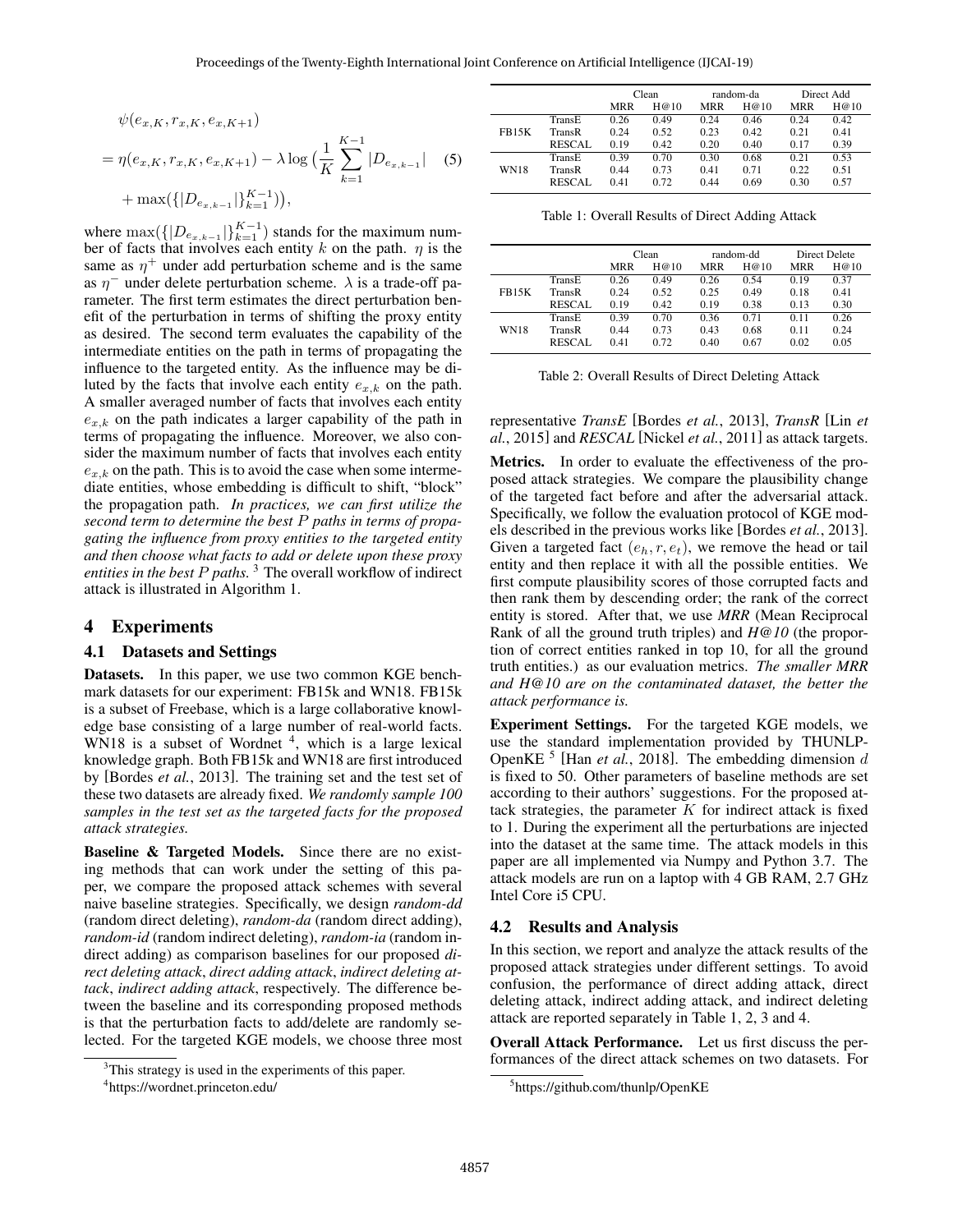|               | Clean      |      | random-ia  |      | Indirect Add |      |
|---------------|------------|------|------------|------|--------------|------|
|               | <b>MRR</b> | H@10 | <b>MRR</b> | H@10 | <b>MRR</b>   | H@10 |
| TransE        | 0.26       | 0.49 | 0.25       | 0.50 | 0.23         | 0.47 |
| TransR        | 0.24       | 0.52 | 0.25       | 0.51 | 0.22         | 0.49 |
| <b>RESCAL</b> | 0.19       | 0.42 | 0.19       | 0.40 | 0.17         | 0.36 |
| TransE        | 0.39       | 0.70 | 0.42       | 0.71 | 0.32         | 0.67 |
| TransR        | 0.44       | 0.73 | 0.40       | 0.73 | 0.34         | 0.69 |
| <b>RESCAL</b> | 0.41       | 0.72 | 0.41       | 0.69 | 0.39         | 0.63 |
|               |            |      |            |      |              |      |

Table 3: Overall Results of Indirect Adding Attack

|              |               | Clean      |      | random-id  |      | <b>Indirect Delete</b> |      |
|--------------|---------------|------------|------|------------|------|------------------------|------|
|              |               | <b>MRR</b> | H@10 | <b>MRR</b> | H@10 | <b>MRR</b>             | H@10 |
| <b>FB15K</b> | TransE        | 0.26       | 0.49 | 0.27       | 0.50 | 0.22                   | 0.44 |
|              | TransR        | 0.24       | 0.52 | 0.25       | 0.53 | 0.21                   | 0.48 |
|              | <b>RESCAL</b> | 0.19       | 0.42 | 0.20       | 0.36 | 0.16                   | 0.34 |
| <b>WN18</b>  | TransE        | 0.39       | 0.70 | 0.44       | 0.74 | 0.35                   | 0.68 |
|              | TransR        | 0.44       | 0.73 | 0.45       | 0.74 | 0.41                   | 0.71 |
|              | <b>RESCAL</b> | 0.41       | 0.72 | 0.42       | 0.70 | 0.38                   | 0.64 |

Table 4: Overall Results of Indirect Deleting Attack

the direct deleting attack scheme, we set the attack budget for each targeted fact to 4 and 1 on FB15K and WN18 dataset, respectively. For the direct attacking attack scheme, the attack budgets for each targeted fact are 8 and 6 for FB15K and WN18 dataset, respectively. These budgets are low enough to make the whole attack process unnoticeable. From the results, we can clearly see that the plausibilities of these targeted facts significantly degrade as desired. We can conclude that these KGE models are quite vulnerable to even a small number of perturbations generated by well-designed attack strategies. For comparison, we have also tested the baseline methods *random-da* and *random-dd*, which cannot achieve satisfactory attack performances. This demonstrates the effectiveness of the proposed strategies. Moreover, we observe that the effectiveness of the proposed strategies is more significant on WN18 dataset than on FB15K dataset. This is because the average number of facts that each entity involves in WN18 dataset is significantly smaller than that in FB15K dataset. Hence, the graph structure of FB15K is more stable and robust. Then, let us move on to the discussion of indirect attack schemes. For the indirect adding attack, we set the attack budget for each targeted fact to 60 and 20 for FB15K and WN18 dataset, respectively. For the indirect deleting attack, the attack budgets for each targeted fact are set to 20 and 5 for FB15K and WN18 dataset, respectively. The reason why indirect attacks need more attack budgets to get comparable results is that only a small portion of the influence caused by the perturbations on proxy entities is propagated to the targeted entity. In contrast, nearly all of the influence of the perturbation is exerted on the targeted entity under direct attack schemes. Like direct attack schemes, these indirect attack schemes also demonstrate their effectiveness. For instance, under the indirect deleting attack scheme, the H@10 and MRR metrics of the targeted facts decrease by approximate 0.03 on FB15K dataset. Thus, the indirect deleting attack schemes can also be used in practices to make the attack process more stealthy.

Analysis of the Number of Perturbations. When conducting the data poisoning attack, one of the most important fac-



WN18 Dataset against TransE WN18 Dataset against TransE

Figure 1: Analysis of the Number of Perturbations

tors is the number of perturbations (i.e. attack budget). Due to space limit, we merely plot performances of direct attack schemes against TransE w.r.t. the number of perturbations (i.e., attack budgets) on WN18 dataset in Figure 1. From Figure. 1, we can clearly see that the proposed attack strategies consistently degrade the plausibility of the targeted facts under both setting. When the number of perturbations keeps increase, the growth of attack performance becomes slower. This is because when the number of perturbations is small, the selected perturbations are usually of high value in terms of manipulating the plausibility of the targeted facts. When the number of perturbations keeps increase, the high-value perturbations are used up. Hence, the performances become stable.

Efficiency Analysis. Finally, let us discuss the efficiency of the proposed attack strategies. Here we report the time consumption for the proposed attack strategies to generate the perturbations for a single targeted fact on average. The time consumption of Direct Adding, Direct Deleting, Indirect Adding and Indirect Deleting scheme are 3.36s, 0.13s, 14.04s, and 1.22s, respectively. <sup>6</sup> As one can see, the proposed model takes less than 15 seconds on average to generate the perturbations for a single targeted fact. For the direct deleting attack scheme, the time cost is less than 1 second on average. These results show that the proposed attack strategies are quite efficient.

## 5 Conclusions

We present the first study on the vulnerability of existing KGE methods and propose a collection of data poisoning attack strategies for different attack scenarios. These attack strategies can be efficiently computed. Experiment results on two benchmark dataset demonstrate that the proposed strategies can effectively manipulate the plausibility of arbitrary facts in the knowledge graph with limited perturbations.

## Acknowledgments

We thank our anonymous reviewers for their insightful comments and suggestions on this paper. This work was supported in part by the US National Science Foundation under grants CNS-1742847, IIS-1747614 and CNS-1652503.

<sup>&</sup>lt;sup>6</sup>Note: Candidate downsampling, which is described in Section 3.1 is used.